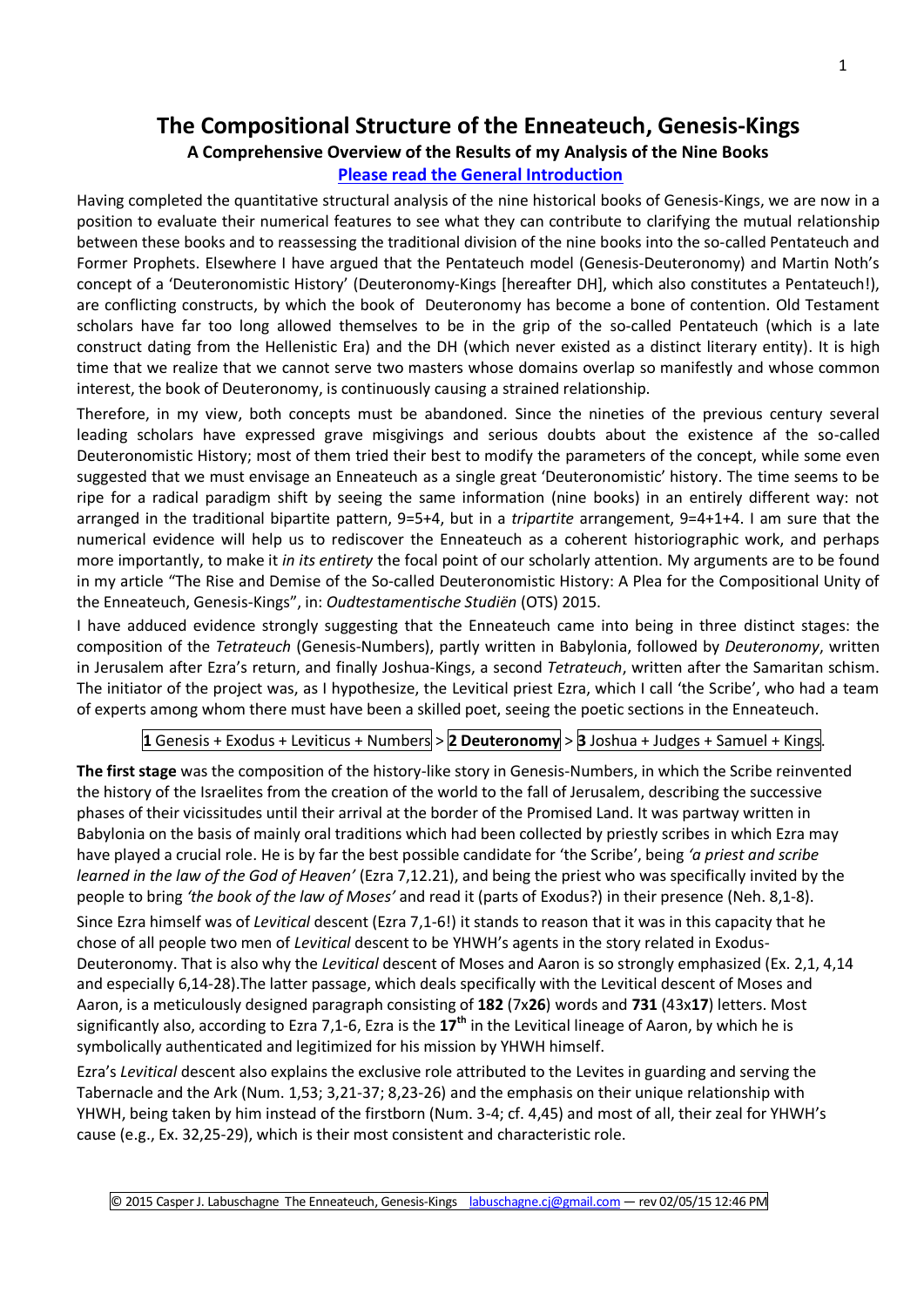In this respect it is important to take into consideration that during the reign of Josiah, the *Levitical priests* were in charge of the law and its guardians (Deut. 17,18); and when Moses had written 'this law', he gave it to *the priests the sons of Levi* (Deut. 31,9). Moreover, according to the Chronicler, the Levites were at the time known as skilful with *instruments of music*, while some Levites were *scribes* (2 Chron. 34,9-13). Therefore, we may assume that in the time of Ezra and Nehemiah there was a strong elite of *Levitical* priests who had welcomed Ezra as their leader and enabled him to continue working on his project. If my theory about 'the Scribe' as a *Levitical* priest is correct, the Enneateuch can be labelled a *Levitical* priestly work.

When Ezra arrived in Jerusalem in 458 together with a considerable group of exiles, he must have had his Torah with him. In fact, Artaxerxes, in his famous decree, refers to the writing Ezra had with him as: *'the law of your God in your hand'* (Ezra 7,14), which I interpret as a reference to the Tetrateuch he had brought with him from Babylonia. As soon as was possible in those hectic days, the Scribe and his team finalized and sealed the four scrolls of the Tetrateuch for the time being, awaiting its follow-up.

Taking the *needs and requirements* of the Israelites in exile as our point of departure, we can draw important conclusions regarding the 'Deuteronomist' as the author of DH on the one hand, and the Scribe as the author of the Tetrateuch on the other hand, showing in what respects the Deuteronomist missed the mark and failed.

First, since the Israelites have lost their *national identity,* it was not the Deuteronomist, but the Scribe who invented and reconstructed the past history of the Israelites by laying bare their national origins and genealogical roots as a proud nation (Genesis!).

Second, it was the Scribe, and only he, who made Israel aware of their unique experience of coming to know YHWH as a great Warrior and Saviour in times of oppression and slavery (Exodus!).

Third, it was he who demonstrated to the Israelites YHWH's fatherly care, leadership and guardianship in the wilderness, where landless nomades wander around seeking a place to settle, suggesting to the landless exiles that this can happen again, to them (Exodus and Numbers!). Thereby the Israelites in exile could identify themselves with their fathers who were led by YHWH through the wilderness to the Promised land.

Fourth, it was the Scribe who supplied the *Levitical* priests with strong arguments for their claim to hegemony amid the religious strife between different priestly factions that had started already in Babylonia and Judah and would become very bitter after the exile.

These were the vital issues the Israelites needed most to be addressed during the exile after the catastrophe of the loss of their land, their national self-consciousness, and their faith in YHWH. And it was exactly in these respects that the Deuteronomist, if he ever existed, failed miserably.

**The second stage** was the composition of Deuteronomy, in which the acute problems of the resettlement are addressed, dissension and factional strife within the community, conflicting territorial claims, idolatry, and mixed marriages. The Scribe availed himself of the opportunity to *recapitulate* crucial events from the Tetrateuch and to elaborate on them in order to bring in *new issues* relevant to the *new situation.* I must limit myself to mentioning only two actualisations, which were of paramount importance: the *new covenant* made in Moab as a follow-up to the Sinai/Horeb covenant, and the prohibition of intermarriage with the indigenous nations. This new covenant was not 'invented' by the Scribe, for he derived it from the new covenant made at the time, as described in Nehemiah 9-10.

After the completion of the book of Deuteronomy – in any case *before* the Samaritan schism in 432 - the Scribe and his team rounded off and sealed the five scrolls of Genesis-Deuteronomy, once again for the time being, with the intention to continue with the writing of Joshua-Kings at a later time. Moses' marathon speech (Deut. 1,1-33,29) was finalized and sealed by its **14,118** (543x**26**) words. The five scrolls Genesis-Deuteronomy were finalized and sealed by their **5,848** (344x**17**) verses, its **304,850** (11,725x**26**) letters, the **1,820** (70x**26**) occurrences of the name YHWH, and by the **30,706** (1,181x**26**) words of Numbers-Deuteronomy.

The description of the death of Moses and the installation of Joshua as his successor (Deut. 34,1-12) had an evident open end in anticipation of the story of Joshua as the leader of the conquest. At that stage, *before* the writing of Joshua-Kings, the Samaritans had accepted Genesis-Deuteronomy as their Torah, copied the five scrolls and transmitted them from then on in their own text tradition as the Samaritan Torah, mistakenly called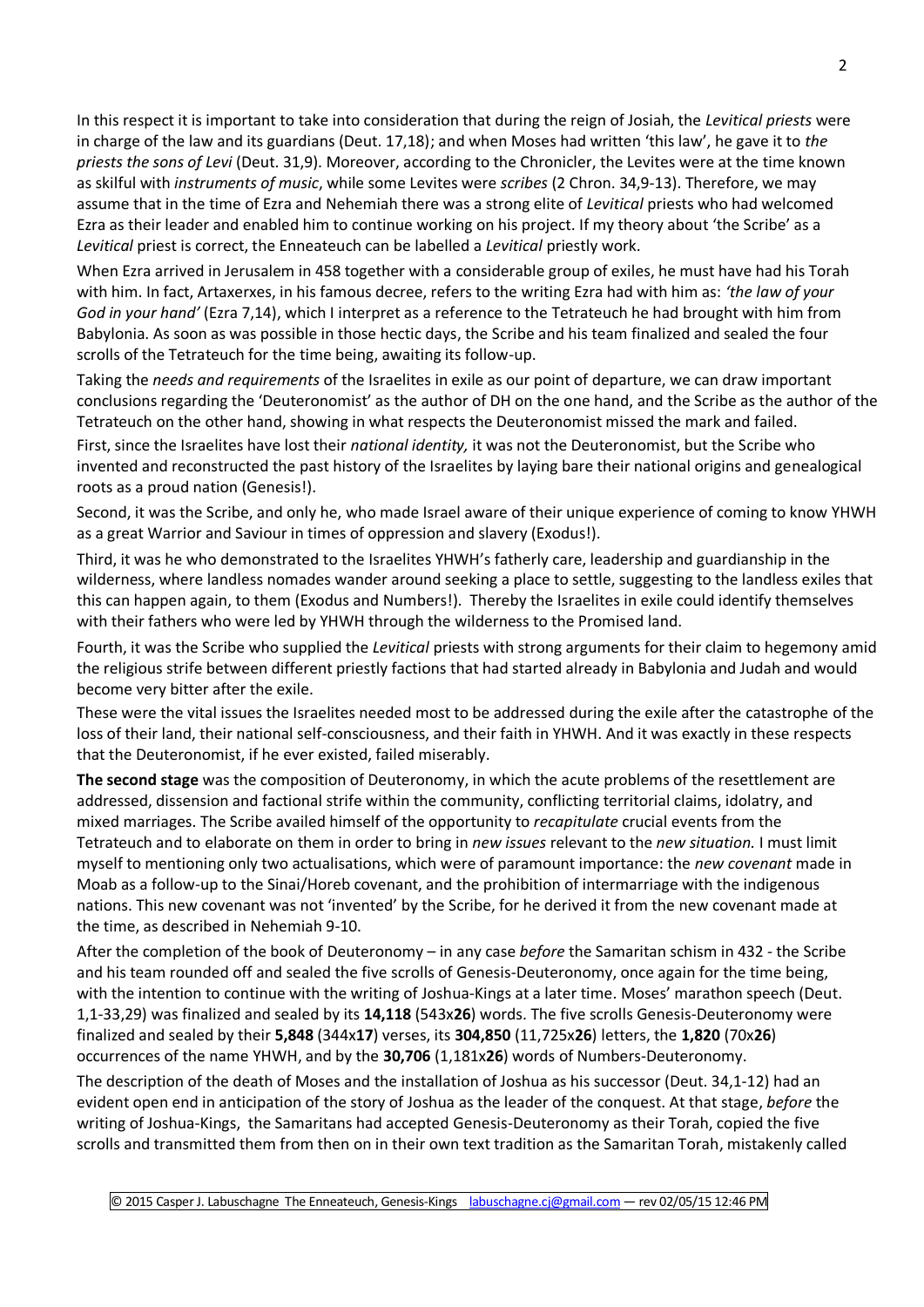the Samaritan Pentateuch. This is in my view the best explanation why the Samaritans did not obtain the scrolls of Joshua-Kings: they simply could not do so, for at the time the second Tetrateuch was still in the making. Independently the Samaritans wrote their own version of their history from Joshua onwards.<sup>1</sup>

**The third stage** was the composition of Deuteronomy's follow-up, the story-like history in Joshua-Kings (a second Tetrateuch), based mainly on archival material the Scribe and his team had access to. The choice for a Tetrateuch, *four* scrolls, as the final piece of the project was in all probability to achieve an *Enneateuch* in accordance with the *nine* books of the Histories of Herodotus (± 440 BCE), which is structured as a dynastic history of *four* Persian kings: Cyrus, Cambyses, Darius, and Xerxes.

See Jan-Wim Wesselius, *The Origin of the History of Israel: Herodotus's Histories as Blueprint for the First Books of the Bible* (JSOTSuppl. 345), Sheffield Academic Press/Continuum, 2002. See also my article: "To Whom Then Will You Liken Me?": The Incomparability of YHWH in Deutero-Isaiah and the Exodus-Story, in: [Ausloos H.,](http://www.peeters-leuven.be/search_author_book.asp?nr=3232) [Lemmelijn B.](http://www.peeters-leuven.be/search_author_book.asp?nr=3234) (ed.), *A Pillar of Cloud to Guide: Text-critical, Redactional, and Linguistic Perspectives on the Old Testament in Honour of Marc Vervenne* (BETL 269), Leuven: Uitgeverij Peeters, 2014, pp. 125-144.

The *four* books of the second Tetrateuch were finalized and sealed somewhere in the late Persian period in the usual manner. To mention only three features: the second Tetrateuch was finalized and sealed by its **4,318** (254x**17**) verses and by the **3,042** (117x**26**) verses of Samuel-Kings, and to crown it all, by the **45,760** (1,760x**26**) words in the entire story of Israel from the birth of Samuel until the deportation (1 Sam. 1,1-2 Ki. 17,41).

After the completion of the Enneateuch the Greek speaking Jews in Alexandria maintained the nine scrolls, basically in the form the Scribe and his team had finalized them as a single corpus. The Alexandrian Jews translated the Enneateuch into Greek, editing and expanding it in their own way as the '*historical* scrolls'. During the Hellenistic period the Jewish leaders in Jerusalem organized the *canonized scrolls* in the well-known *tripartite* arrangement *Torah* + *Nebi'im* + *Ketubim*, setting Genesis-Deuteronomy apart as the Torah for all Jews, like the Samaritans, who also had their own Torah. Since then there were two different arrangements:

 *The Hebrew Bible* (and Protestant Christian): *Torah* (the Law) – *Nebi'im* (Prophets) – *Ketubim* (Writings); *The Septuagint* (Catholic Christian Bible): *Historical books* - *Poetical, didactical books* – *Prophetic books*.

#### **The Compositional Structure of the Enneateuch**

My point of departure is the hypothesis that this corpus is a *continuous historiographic narrative* telling the ongoing Story of Ancient Israel from the beginning of the history of mankind until the fall of the kingdom of Judah. The *literary presentation* of this grand narrative: the history-like story (Genesis-Deuteronomy), and the story-like history (Joshua-Kings), was fundamentally determined by the *events* described in it, fictional or real.

This also applies to the nine main parts of the corpus, which were not determined by ideological or theological ideas, but by logically *successive episodes*, in much the same way as in the three *episodic psalms* 105, 106, and 107. See for instance my analysis (2008) of Psalm 106: [http//www.labuschagne.nl/ps106.pdf.](http://www.labuschagne.nl/ps106.pdf)

In consequence, I have based the wording of the headings of the nine books squarely on the major episodes:

- 1. Genesis: The Antecedents: the Creation of the World, the Emergence of Nations and the Birth of Israel.
- 2. Exodus: The Escape of the Israelites from Egypt and their Stay at Mount Sinai where they meet YHWH.

3. Leviticus: Appendix Dealing with Regulations and Guidelines for Ritual Purity and Holiness.

4. Numbers: The March in the Wilderness until Kadesh and the Confrontation with the Hostile Nations.

#### **5. Deuteronomy: Moses' Charge to the Israelites on the Eve of the Occupation of the Promised Land.**

6. Joshua: The Conquest, Occupation, and Distribution of the Promised Land.

1

- 7. Judges: The State and Behaviour of the People under the Rule of the Judges when there was no King.
- 8. Samuel: The Emergence of Kingship under Samuel and the Reign of Saul and David.
- 9. Kings: The Reign of Solomon, the Division of the Kingdom and the Fate of the Two Kingdoms.

What meets the eye immediately is that the book of Deuteronomy is positioned in pride of place at the centre, which makes it the focal point of attention. On the one hand, it belongs to the first Tetrateuch as the logical follow-

<sup>1</sup> See John Macdonald, *The Samaritan Chronicle no. II or Sepher Ha-Yamim. From Joshua to Nebuchadnezzar* (BZAW 84), Berlin: Walter de Gruyter, 1969.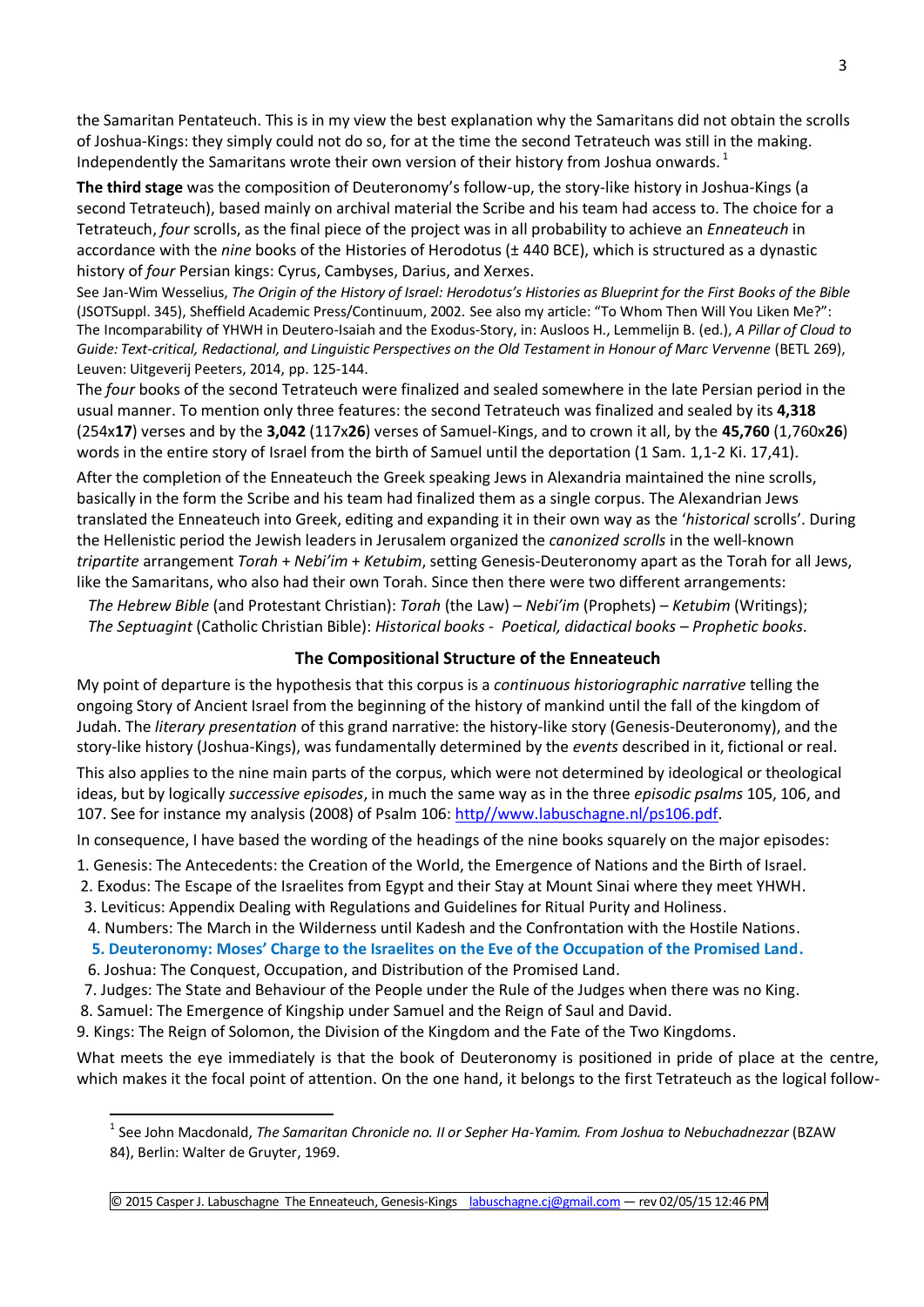up to Numbers, and on the other, it also belongs to the second Tetrateuch, serving as the preamble to Joshua-Kings. Recognizing Deuteronomy's pivotal position and its bridge function is the only way to prevent it from remaining a bone of contention and to get rid of the idea of two Pentateuchs.

As in the case of the Enneateuch, where Deuteronomy is positioned in pride of place at the centre, in Genesis the most important family history, the **Toledoth of Terah** (the Story of Abraham) has pride of place as the focal point of attention, because this is where the actual history of Israel begins. The Family Histories are preceded by a Prologue, the story of the Creation of the World, and concluded by an Epilogue, the last words of Joseph. The Family Histories, consisting of **7** Parts, is made up of **20,072** (772x**26**) words (I owe this observation to Klaas Eikelenboom).

| 1. Prologue, 1,1-2,3      | The Creation of the World                    |
|---------------------------|----------------------------------------------|
| 2. Part I, 2,4-4,26       | The Toledoth of the World                    |
| 3. Part II, 5,1-6,8       | The Toledoth of Adam                         |
| 4. Part III, 6,9-11,26    | The two Toledoth of <i>Noah</i> and his Sons |
| 5. Part IV, 11, 27-25, 11 | The Toledoth of Terah                        |
| 6. Part V, 25, 12-35, 29  | The two Toledoth of Abraham's Sons           |
| 7. Part VI, 36, 1-37, 1   | The two Toledoth of Esau                     |
| 8. Part VII, 37, 2-50, 21 | The Toledoth of Jacob                        |
| 9. Epilogue: 50,22-26     | The last words of Joseph and his death.      |

To crown it all, the book of Deuteronomy itself also divides into *nine* main parts (note the symmetry!):

1. Prologue: 1,1-5 Time and place of Moses' discourse 2. Part I 1,6-3,29 Moses' opening discourse (looking back) 3. Part II 4,1-49 Opening prophetic peroration 4. Part III 5,1-11,32 Moses expounds the Horeb covenant  **5. Part IV 12,1-26,19 Moses promulgates the laws**  6. Part V 27,1-28,69 Moses expounds the Moab covenant 7. Part VI 29,1-30,20 Concluding prophetic peroration (looking forward) 8. Part VII 31,1-33,29 Moses' concluding discourse and his Blessing 9. Epilogue: 34,1-12 The death of Moses and his necrology.

# **The Number of Verses, Words, and Letters in the Enneateuch**

On the basis of evidence gleaned from the counting of verses, words, letters, and incidents of the name YHWH, I have discovered the intriguing scribal technique of *finalizing* and *sealing* a given passage by means of multiples of the divine name numbers **17** and **26**. Leaving the sub-sections of the books out of account, the counts of these items in the nine books yield the astounding picture presented in the table below. The significant ones (multiples of **17** and **26**) functioning as *sealing points* at the seams of the text, are in **bold face**.

| <b>Texts</b>               | Verses*                               | יהוה          | <b>Words</b>       | <b>Letters</b>         |
|----------------------------|---------------------------------------|---------------|--------------------|------------------------|
| <b>Genesis-Numbers</b>     | 4,894/4,892                           | 1,270x        | 65,688 (3,864x17)  | 249,940                |
| <b>Genesis-Deuteronomy</b> | 5,853/5,848 (344x17) *                | 1,820x(70x26) | 79,982             | 304,850 (11,725x26) ** |
| <b>Numbers-Deuteronomy</b> | 2,248/2,245*                          | 946x          | 30,706 (1,181x26)  | 118,455                |
| <b>Deuteronomy-Samuel</b>  | $3,741/3,738*$                        | 1,422x        | 58,531 (3,443x17)  | 227,194                |
| Joshua-Samuel              | 2,782 (107x26)                        | 872x          | 44.237             | 172,284                |
| <b>Samuel-Kings</b>        | 3,042 (117x26)                        | 1,007x        | 49,721             | 191,993                |
| <b>Joshua-Kings</b>        | $4,318$ (254x17)                      | 1,406x        | 69,657             | 270,744                |
| Genesis-Joshua             | 6,511 (383x17) /6,506*                | 2,044x        | 90,033             | 344,657                |
| <b>Genesis-Judges</b>      | 7,129/7,124 (274x26)*                 | 2,219x        | 99,918 (3,843x26)  | 383,601                |
| <b>Genesis-Samuel</b>      | 8,635/8630*                           | 2,692x        | 124,219 (7,307x17) | 477,134                |
| <b>Genesis-Kings</b>       | $10,171/10,166$ (598x17) <sup>*</sup> | 3,226x        | 149,639            | 575,594                |
| <b>Genesis-Kings</b>       | $10.166 = 5.848 + 4.318$              |               |                    |                        |

**\*** The counting of verses in Exodus and Deuteronomy is rather problematic due to the verse division in the two Decalogues (Exodus 20 and Deuteronomy 5). So Exodus 20 has either 26 or 24\* verses while Deuteronomy 5 has either 33 or 30\* verses.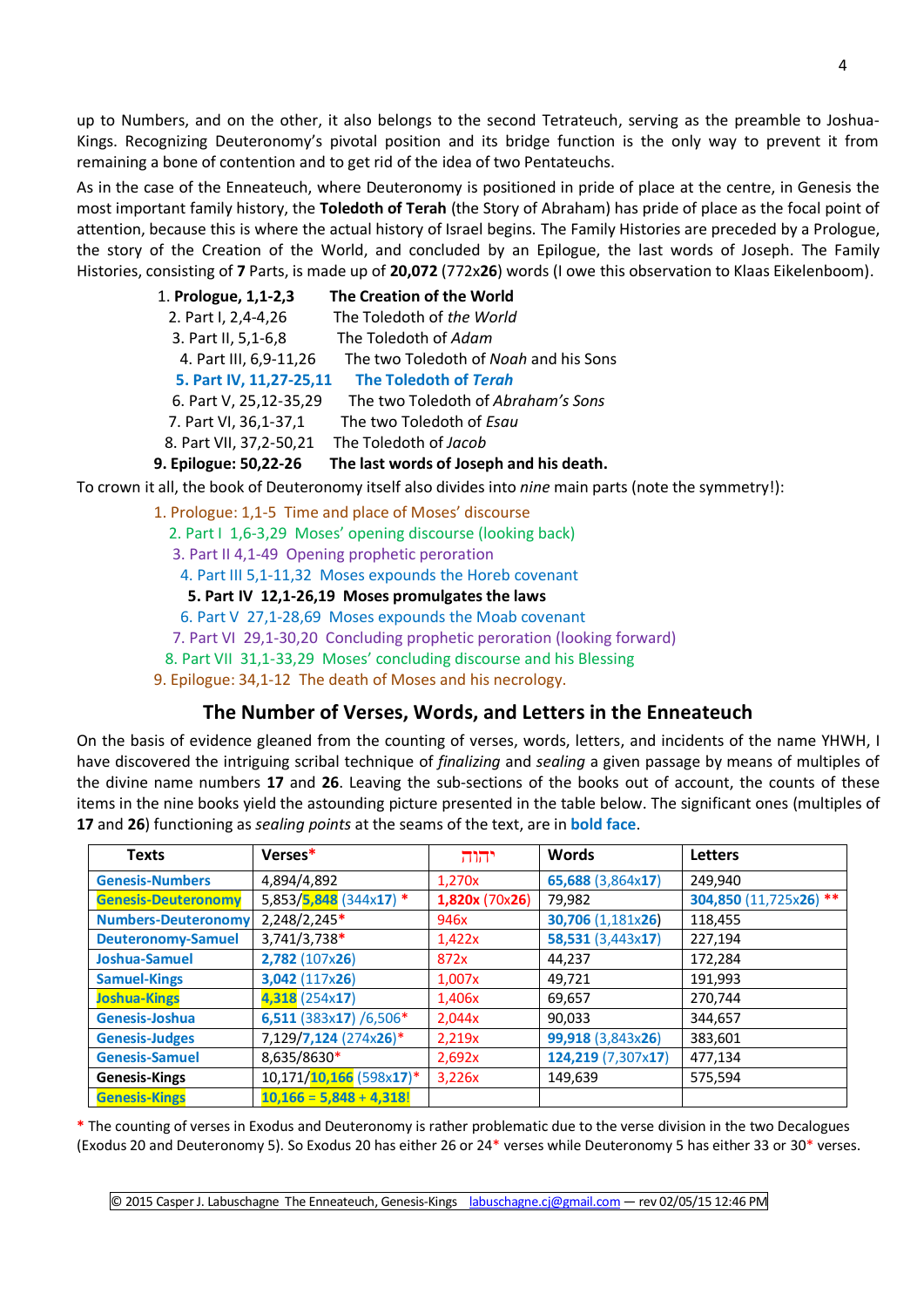**Genesis:** 1,533; **Exodus:** 1,213/1,211\*; **Leviticus:** 859; **Numbers:** 1,289; **Deut:** 959/956\*: total 5,853/**5,848** (344x**17**).\* Masoretic counts: Genesis: **1,534** (59x**26**) + **Exodus:** 1,209 + **Leviticus:** 859 + **Numbers:** 1,288 + **Deuteronomy:** 955 = 5,845. **\*\*** Remarkably enough, in MT (Codex L) at the end of Deuteronomy the Masoretes registered **400,945** (23,585x**17**) letters!

The first (clearly preliminary) sealing point is to be found at the end of the book of Numbers (36,13), showing that the entire text from Genesis-Numbers is made up of **65,688** (3,864x**17**) words.

Before discussing the implications of this sealing point, let me give examples in Deuteronomy of similar *preliminary* sealing points, namely at 28,69; 30,20 and 33,29. Until Deut. 28,69 the book has **11,849** (697x**17**) words. This final verse of Chapter 28 is a typical *cliffhanger text* that functions primarily as an Epilogue concluding Moses' exposition of the Moab covenant (27-28). At the same time, it serves as a bridge connecting Chapter 28 with 29. See Observation 8 in my analysis of [Deuteronomy 27-28.](http://www.labuschagne.nl/deut/5deut27-28.pdf) The only conclusion that can be drawn is that this sealing point (28,69) denotes a *temporary* pause in the flow of the narrative, a *preliminary* conclusion:

 *These are the words of the covenant which YHWH commanded Moses to make with the Israelites in Moab in addition to the covenant he made with them on Horeb.*

Another example is to be found in Deut. 30,20: until this point, which marks the end of Moses' prophetic peroration in 29-30, the book has **12,614** (742x**17**) words – see Observation 4 in [Deuteronomy 29-30.](http://www.labuschagne.nl/deut/6deut29-30.pdf) Also in this case we have to do with a *preliminary* sealing point indicating a *temporary* conclusion, because the storyline is continued in Chapter 31. The same applies to the sealing point at 33,29: The entire text of the book until this point (Deuteronomy 1-33, without the Epilogue, 34,1-12) has **14,118** (543x**26**) words!

Returning now to the sealing point at the end of Numbers (36,13), we can see that exactly the same procedure is followed here. So it is clear that we have to do with a *temporary* pause in the narrative, a *preliminary* conclusion. The final verse likewise functions as a *pivotal text* linking Numbers to Deuteronomy. In this case, however, it also serves as a *cliffhanger* preluding on what follows: the 'commandments and decrees' in Deuteronomy:

*These are the commandments and decrees which YHWH issued to the Israelites through Moses in the lowlands of Moab by the Jordan near Jericho.*

For the compositional device of the cliffhanger, see pp. 21f. in the analysis of [2 Samuel.](http://www.labuschagne.nl/genesis-kings/2Sam1-24.pdf) The function of the pause in the text caused by the preliminary sealing point is much the same as that of the **P** or **S**, namely to draw attention to and focus on what follows. For particulars, see pp. 3-4 in the analysis of  $1$  Samuel.

The book of Numbers has evidently an open end anticipating what follows: the grand speech of Moses in the book of Deuteronomy. Therefore, the sealing point at the end of Numbers marks the completion of the entire text of Genesis-Numbers, which is a Tetrateuch. The question is how do we interpret this temporary pause. It may be that we have to explain it as an interruption in the compositional process of the Enneateuch, most plausably caused by Ezra's move from Babylonia to Jerusalem. Having settled there, he found time to complete it and to write the scroll of Deuteronomy. After the completion of Deuteronomy, the books of Numbers-Deuteronomy were bound together and sealed by means of their **30,706** (1181x**26**) words.

Therefore, Deuteronomy belongs *primarily* to the Tetrateuch, not only because there is no break in the flow of the storyline from Numbers to Deuteronomy, but also because Genesis-Deuteronomy is finalized and sealed by **5,848** (344x**17**) verses and **304,850** (11,725x**26**) letters (the Masoretes have **400,945** [23,585x**17**] letters!). Moreover, its unity is underpinned by the string of **1,820** (70x**26**) instances of the name YHWH.

Like Numbers, Deuteronomy has an open end, because the subject matter of the book of Joshua is clearly anticipated in Deut. 34,9:

*"Joshua son of Nun was filled with the spirit of wisdom, for Moses had laid his hands on him. The Israelites listened to him and did what YHWH had commanded Moses."*

Conclusion: Deuteronomy is a *pivotal text* linking the two Tetrateuchs. The Scribe and his team knew at the time they completed Deuteronomy that they would write the *indispensable follow-up,* Joshua-Kings. Most significantly, Deuteronomy, Joshua, Judges and Samuel *as part of the Enneateuch* are bound together and sealed by the fact that they have altogether **58,531** (3,443x**17**) words.

In this respect we have to be aware of the fact that the counts in Deuteronomy-Kings are based on the text of the five books *as part of the Enneateuch* and not of the DH, of which there is no text available. Such a text never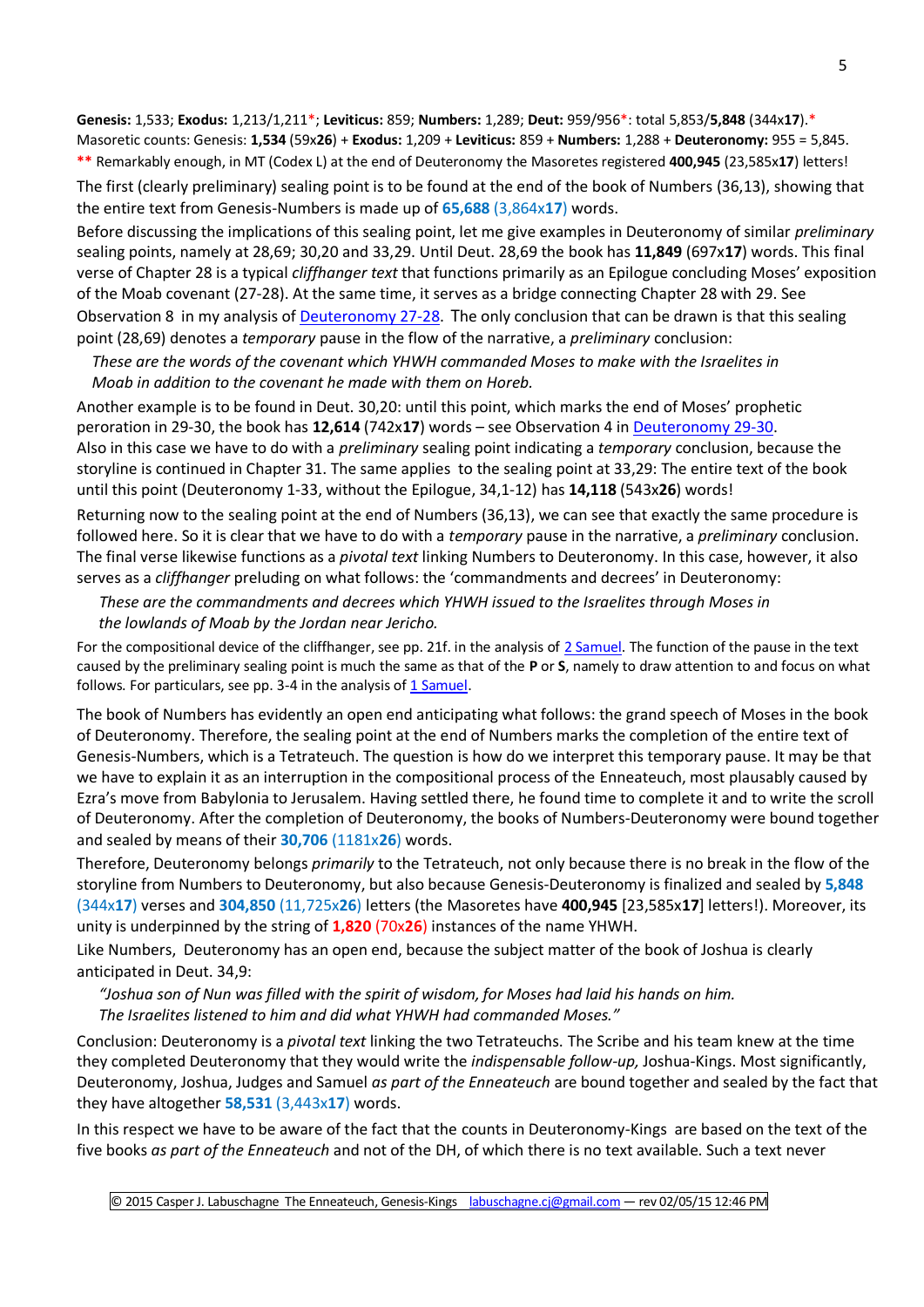existed, and if it did, it would not have been identical to the text handed down to us in Codex Leningrad, seeing the disrespect for MT at the time the DH was invented. It is therefore impossible to find evidence regarding the finalizing and sealing of the DH.

It is intriguing to note that **Joshua-Samuel** have altogether **2,782** (107x**26**) verses and that **Samuel-Kings**, dealing with the reign of kings, are bound together by their **3,042** (117x**26**) verses. And to crown it all, the Tetrateuch of **Joshua-Judges-Samuel-Kings** dealing with the period stretching from the conquest of the Promised Land to the downfall of the kingdom of Judah has altogether **4,318** (254x**17**) verses, by which the second Tetrateuch, and therefore the entire Enneateuch is *definitively* finalized, sealed and canonized as a distinct literary entity. This is confirmed by the astounding fact that the **Enneateuch** has **5,848** (Genesis-Deuteronomy) + **4,318** (Joshua-Kings) **= 10,166** (598x**17/**391x**26**!) verses.

Considering that Genesis-Deuteronomy and Joshua-Kings have *individually* been finalized and sealed, it is important to note that there is a *parallel* in the book of Numbers. The stay of the Israelites at Kadesh marks a crucial turning point in the storyline dividing the book in two distinct Segments. The first, Num. 1,1-20,13, which deals with the march through the Wilderness, is finalized and sealed by its **9,418** (554x**17**) words – see p. 25 in [Numbers.](http://www.labuschagne.nl/numbers/Numbers1-36.pdf) Moreover, from Gen. 1,1 until this point (Num. 20,13) the name YHWH occurs **1,118** (43x**26**) times!

The second Segment, Num. 20,14-36,13, dealing with the confrontation with the hostile nations, is finalized and sealed by its **6,94** (269x**26**) words, which is underscored by a series of **26** divine speeches (see pp. 45f.).

**Segment A,** Numbers 1,1-20,13: the march through the Wilderness until Kadesh – **9,418** (554x**17**) words.

**Segment B,** Numbers 20,14-36,13: the confrontation with the hostile nations – **6,994** (269x**26**) words.

Returning to the Enneateuch, it is noteworthy that five main parts are concluded by a significant number of words:

Ex. 40,34-38 (60=**26**+**34**); Deut. 34,9-12 (60=**34**+**26**); 1 Sam. 31,9-13 (**68**=4x**17**),

2 Sam. 24,23-25 (**52**=2x**26**), and 2 Ki. 25,23-30 (**153** 9x**17**).

The compositional unity of the Enneateuch is additionally underpinned by the fact that it *opens* with **52** (2x**26**) words (Gen. 1,1-5, the first day of Creation) and is *concluded* by **153** (9x**17**) words (2 Ki. 25,23-30, Gedaliah murdered; Jehoiachin released). In all nine books there are numerous (hundreds!) larger and smaller literary entities finalized and sealed in this way. Let me randomly lift a corner of the veil: Gen. 1,28-31, the blessing of humankind at the end of the sixth day has **85** (5x**17**) words; Gen. 2,4-5, the beginning of the story of the Garden of Eden, has **34** (2x**17**) words; Gen. 4,17-24, dealing with the children and grandchildren of Cain before the birth of Seth, has **104** (4x**26**) words; Exodus 2,1-25, the story of Moses' birth and his flight to Midian: **340** (20x**17**) words, and Ex. 4,1-17, Moses is equipped for his task: **17** verses and **255** (15x**17**) words, etc. etc.

# **Conclusions and Burning Questions**

1. The quantitative structural analysis of the historical books has brought to light that the Enneateuch is from beginning to end a numerical composition governed in various ways by the divine name numbers **17** and **26**. Here is an overview of the results of a computer assisted statistical inquiry:

| Genesis        | 71% of the verses and 79% of the words. |
|----------------|-----------------------------------------|
| Exodus         | 73% of the verses and 73% of the words. |
| Leviticus      | 82% of the verses and 64% of the words. |
| <b>Numbers</b> | 63% of the verses and 57% of the words. |
| Deuteronomy    | 79% of the verses and 78% of the words. |
| Joshua         | 51% of the verses and 53% of the words. |
| Judges         | 61% of the verses and 58% of the words. |
| Samuel         | 85% of the verses and 68% of the words. |
| <b>Kings</b>   | 74% of the verses and 76% of the words. |
| Enneateuch     | 71% of the verses and 67% of the words. |

For particulars the reader must consult the detailed [analyses of the nine books.](http://www.labuschagne.nl/genesis-kings.htm)

2. The compositional structure of the Enneateuch as a whole appeared to be determined by the nine books taken as *distinct* literary entities, in accordance with their presentation in MT (Codex Leningrad). The construct of an